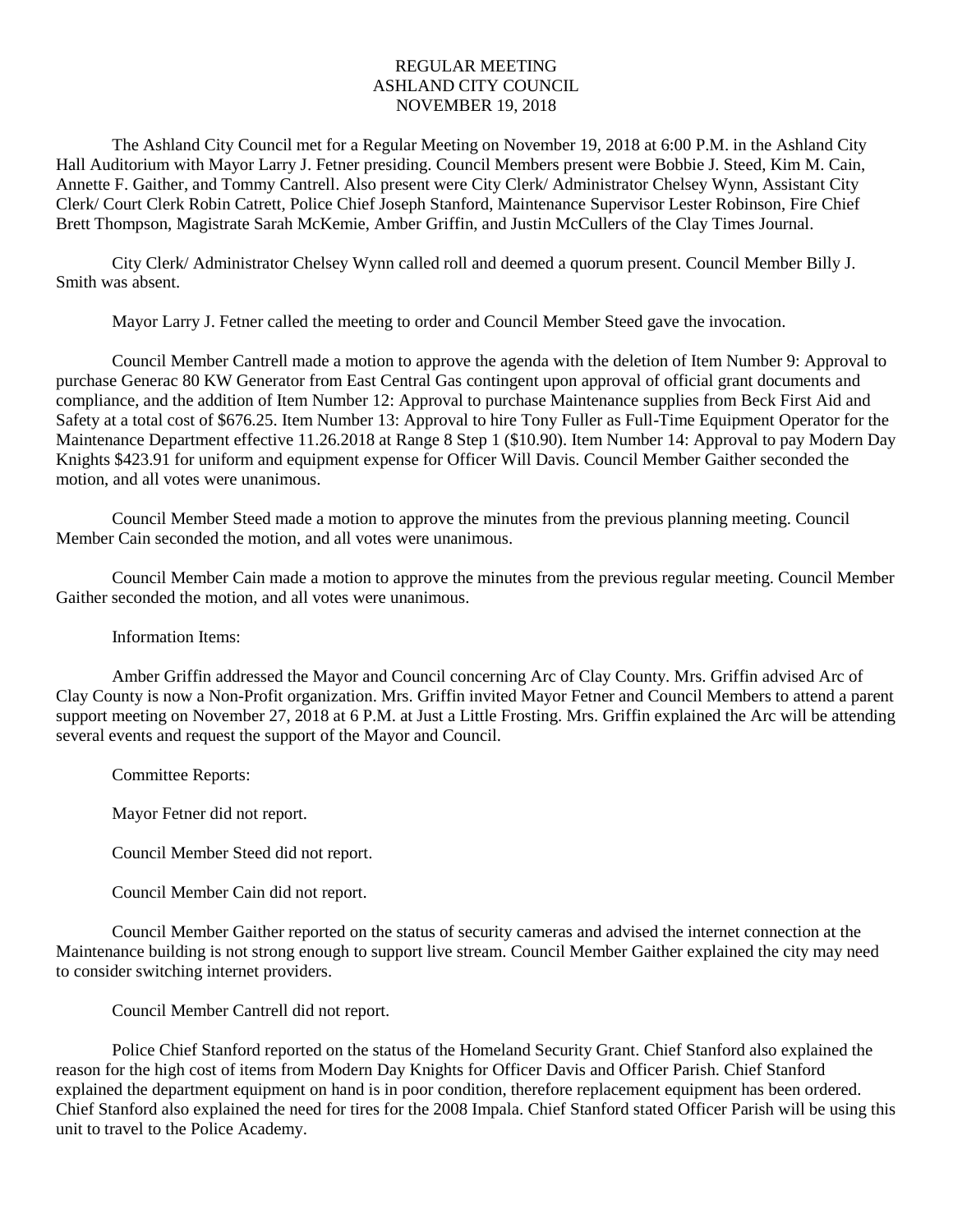Fire Chief Thompson reported the Fire Department has been pretty quiet and grant paperwork has been submitted. Chief Thompson also advised the clothing allowance on the agenda is requested every year as a thank you to the Volunteer Firemen.

Maintenance Supervisor Robinson did not report.

City Clerk/ Administrator Wynn did not report.

New Business:

Council Member Cain made a motion to approve the bills received since the last regular meeting in the amount of \$12,379.75. Council Member Gaither seconded the motion, and all votes were unanimous.

Council Member Cantrell made a motion approving the clothing allowance for Ashland Fire Department members in the amount of \$1500.00. Council Member Gaither seconded the motion, and all votes were unanimous.

Council Member Cantrell made a motion to approve the Lease Agreement with the Clay County Board of Education (gymnasium). Council Member Cain seconded the motion, and all votes were unanimous.

Council Member Gaither made a motion to pay Edgar & Associates, LLC. \$4,125.00 for audit work. Council Member Cain seconded the motion, and all votes were unanimous.

Council Member Cain made a motion to approve the purchase of City shirts of all City employees from Britches and Bows at a cost of \$559.00. Council Member Gaither seconded the motion, and all votes were unanimous.

Council Member Steed made a motion to approve closing the Alcohol Fund at First State Bank. Council Member Cantrell seconded the motion, and all votes were unanimous.

Council Member Gaither made a motion to approve paying Modern Day Knights \$874.84 for uniform and equipment expense for Officer Timothy Parish. Council Member Cain seconded the motion, and all votes were unanimous.

Council Member Gaither made a motion to approve a Corporate Authorization Resolution for First Bank of Alabama. Council Member Steed seconded the motion, and all votes were unanimous.

Council Member Cain made a motion approving to amend previously approved quote from Allcomm Wireless of \$828.50 to \$839.50 for purchase and installation of radio for Code Enforcement vehicle. Council Member Gaither seconded the motion, and all votes were unanimous.

Council Member Cantrell made a motion approving the purchase of four (4) tires from Tire Hub for the 2008 Chevrolet Impala (Unit 174) at a total cost of \$391.40. Council Member Cain seconded the motion, and all votes were unanimous.

Council Member Cain made a motion approving the purchase of a 135,000 BTU multi-fuel heater from Planters Hardware at a cost of \$335.00 for the Maintenance Building. Council Member Steed seconded the motion, and all votes were unanimous.

Council Member Gaither made a motion approving the purchase of Maintenance supplies from Beck First Aid and Safety at a total cost of \$676.25. Council Member Cantrell seconded the motion, and all votes were unanimous.

Council Member Cain made a motion to hire Tony Fuller as a Full-Time Equipment Operator for the Maintenance Department effective 11.26.2018 with a pay Range 8 Step 1 (\$10.90). Council Member Gaither seconded the motion, and all votes were unanimous.